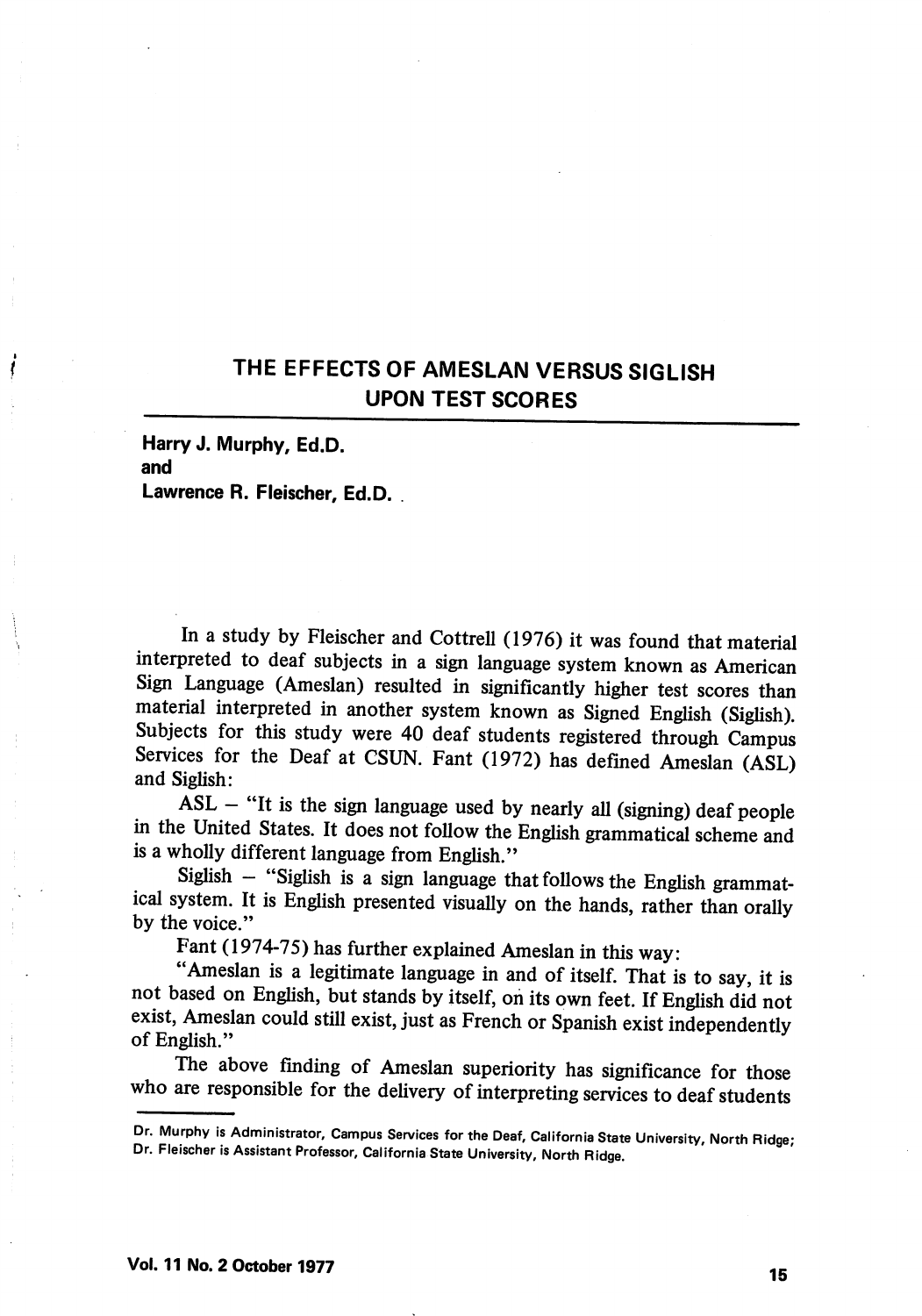in postsecondary institutions, and the training of individuals in sign language and interpreting, including the preparation of media to support training activities.

There are immediate implications for the practices at CSUN, where there are two sign language classes in Ameslan, and two interpreting classes which deal with both Ameslan and Siglish. In addition, CSUN is a founding member of the National Interpreter Training Consortium and is responsible for the training of interpreters in nine western states.

Because of current widespread interest in the training of interpreters across the country, it was felt that a second study comparing Ameslan and Siglish might be conducted because (1) the Fleischer and Cottrell study used high school level material, and results might be different if college level material were used, and (2) the first study did not consider the sign language preference (Amelan or Siglish) of the deaf subjects which could also be a factor in the resulting test scores. It might have been possible in the first study, for example, that a predominant number of students preferred Ames lan.

Therefore, it seemed appropriate to conduct a second study which used college level lectures, and which controlled for sign language preference of the deaf consumer before strong conclusions could be drawn regarding:

1) Delivery of interpreter services;

2) Sign language and interpreter training.

It was predicted that there would be no significant differences in test scores between those receiving Ameslan treatment versus those receiving Siglish treatment regardless of their stated preference.

## Methodology

Two lectures were scripted and audiotaped by two CSUN professors in their respective areas of expertise. These professors did not know sign lan guage, and no changes were made in the way they would normally deliver a lecture. The lectures were on "Heat Transfer" (approximately 15 minutes) and "Education and Cultural Differences as Reflected in the Education of the Mexican American" (approximately 25 minutes). Each professor con structed a 10-item multiple choice test based on the lecture.

Deaf students enrolled at CSUN during the fall semester of 1975 were invited to participate in this study. All subjects had a better ear hearing loss of greater than 80 dB.

Each deaf student stated a sign language preference on the basis of his preferred "reading" of signs when communicating with deaf friends in a soc ial setting. If a subject indicated equal satisfaction with the two sign language modes, a coin toss determined his inclusion in a research group.

A total of 29 deaf students participated in this study, of whom 16 pre ferred Ameslan and 13 preferred Siglish.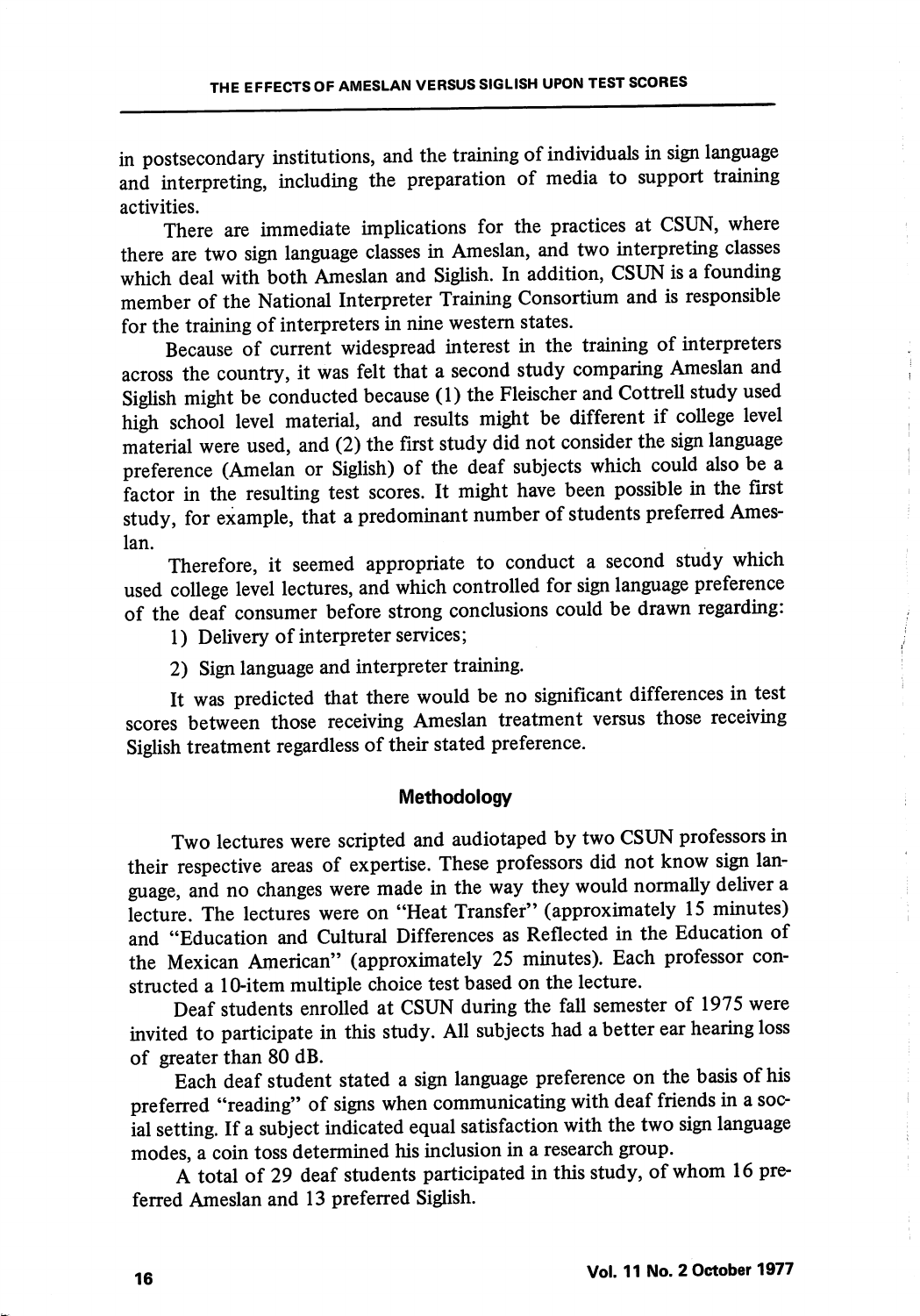The Ameslan-preference group  $(N = 16)$  was broken into two subgroups (see Figure 1). Half ( $N = 8$ ) received the two lecture treatments in Ameslan, whereas the other half (N=8) received the two-lecture treatments in Siglish. The Siglish-preference group (N=13) was also broken into two subgroups, of whom seven received the two lecture treatments in Ameslan, and six received the two lecture treatments in Siglish.

The Siglish treatments were delivered without special endings or plur al indicators. Subjects were told that the study had to do with the effects

| Figure 1                        |         |         |  |  |  |  |
|---------------------------------|---------|---------|--|--|--|--|
| PREFERENCE AND TREATMENT GROUPS |         |         |  |  |  |  |
| <b>Treatment</b>                |         |         |  |  |  |  |
| Preference                      |         |         |  |  |  |  |
|                                 | Ameslan | Siglish |  |  |  |  |
| <b>AMESLAN</b>                  | $N = 8$ | $N = 8$ |  |  |  |  |
| <b>SIGLISH</b>                  | $N = 7$ | $N = 6$ |  |  |  |  |

The interpreter had carefully rehearsed each audiotape prior to the experiment in order to insure strict adherence to the unique syntax of each language mode. This person had no knowledge of the test items until after the experiment was completed.

In each test situation, the audiotaped lecture on "Education and Cultural Differences as Reflected in the Education of the Mexican-Amer ican" lecture preceded the audiotaped lecture on "Heat Transfer". The tape was played at a normal level of sound and rate of speed, and the inter preter interpreted the material as he would in a normal classroom setting, though rendering Ameslan in one case and Siglish in the other. After each lecture, the deaf students took a multiple choice test based on the material presented.

Data were subjected to a  $2 \times 2$  analysis of variance. The independent variables of (1) sign language preference and (2) sign language treatment were analyzed against the combined test scores of the two lectures.

## Findings and Conclusions

| Table 1<br>MEAN SCORES BY TREATMENT, PREFERENCE, AND LECTURE |                                          |                                                            |                                 |                                 |  |  |  |  |
|--------------------------------------------------------------|------------------------------------------|------------------------------------------------------------|---------------------------------|---------------------------------|--|--|--|--|
| <b>Treatment</b>                                             | Preference                               | <b>Education of</b><br>Mexican-<br>American $\overline{X}$ | Heat<br>Transfer $\overline{X}$ | Combined 又                      |  |  |  |  |
| Siglish<br>Siglish<br>Ameslan<br>Ameslan                     | Siglish<br>Ameslan<br>Siglish<br>Ameslan | 4.71<br>4.25<br>4.50<br>5.87                               | 5.57<br>4.25<br>5.66<br>5.50    | 10.28<br>8.50<br>10.16<br>11.37 |  |  |  |  |